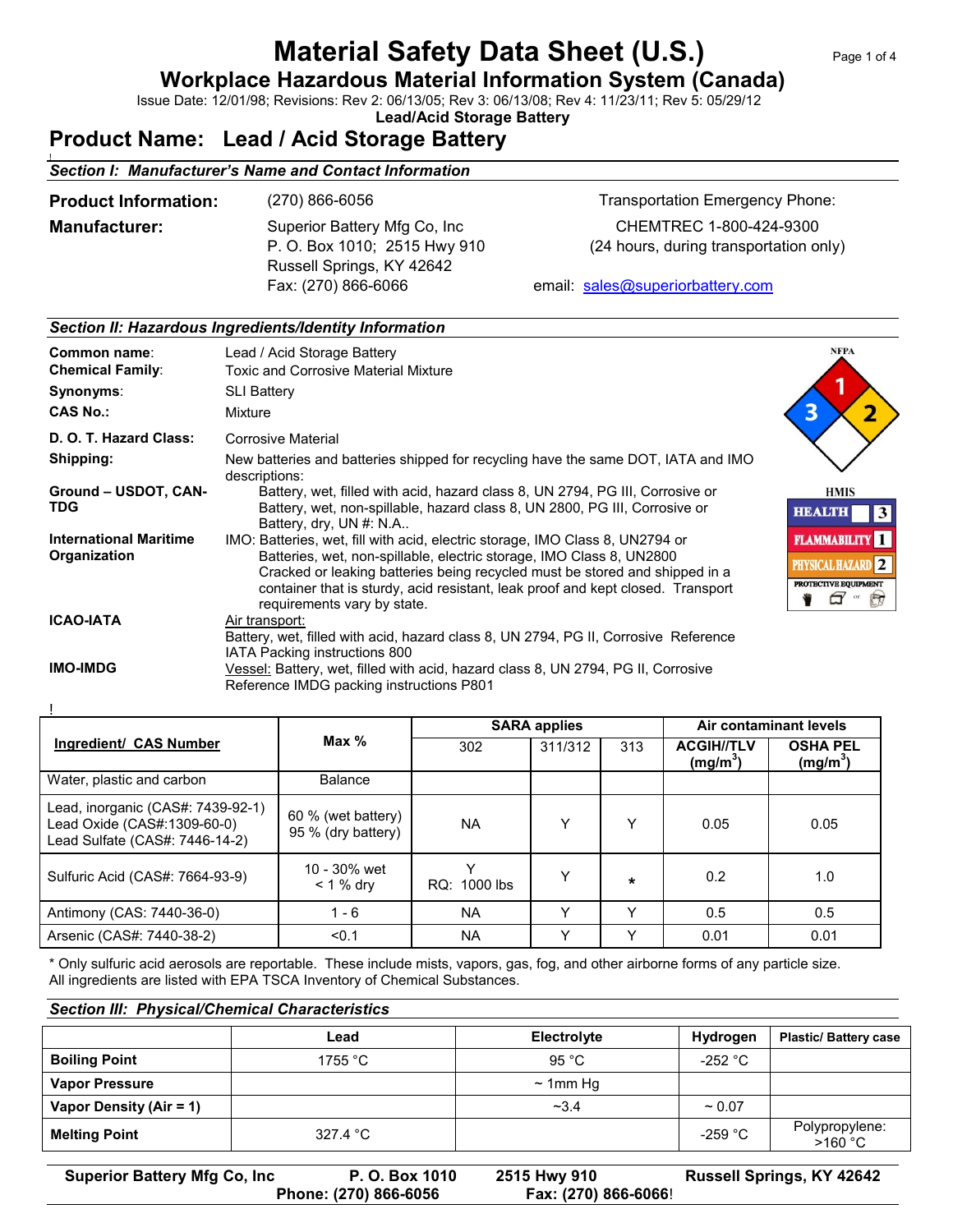# **Material Safety Data Sheet (U.S.)** Page 2 of 4

**Workplace Hazardous Material Information System (Canada)**

Issue Date: 12/01/98; Revisions: Rev 2: 06/13/05; Rev 3: 06/13/08; Rev 4: 11/23/11; Rev 5: 05/29/12

**Lead/Acid Storage Battery**

| Specific Gravity ( $H_2$ 0 = 1) |                                                                                       | $1.21 - 1.3$                                                             |                                |       |
|---------------------------------|---------------------------------------------------------------------------------------|--------------------------------------------------------------------------|--------------------------------|-------|
| <b>Evaporation Rate</b>         |                                                                                       | Not determined                                                           |                                |       |
| <b>Solubility in Water</b>      |                                                                                       | 100 $%$                                                                  |                                |       |
| <b>Appearance and Odor:</b>     | Acid saturated lead oxide is dark<br>reddish-brown to gray solid with<br>acidic odor. | Oily colorless liquid, characteristic<br>acid odor when hot or charging. | Colorless,<br>odorless<br>gas. | Solid |
| pH:                             |                                                                                       | <1                                                                       |                                |       |

#### *Section IV: Fire and Explosion Hazard Data*

Flash Point (method used): NA

Flammable Limits: Lead acid batteries will not burn or will burn with difficulty. Hydrogen gas is generated during charging and may be flammable and explosive when mixed with oxygen, air or chlorine.

Hydrogen LEL: 4 %; UEL: 74.2 %

Extinguishing Media: Halon, dry chemical, foam or CO<sub>2</sub>. Cool exterior of batteries exposed to fire to prevent ruptures.

Unusual Hazards: Hydrogen and oxygen gases are generated in the cells during normal battery operations. These gases enter the air through the vent caps. Keep ignition sources away from the battery. Sulfuric acid mist and vapors generated by battery overcharge, heat or fire are corrosive. Ensure proper ventilation of charging areas consistent with OSHA (CFR 1910 and 1926), National Fire Code, Building Code and other relevant standards. !

Special Fire Fighting Procedures: Use positive pressure, self-contained breathing apparatus and protective clothing. Extinguish fire with material suitable for surrounding combustible materials.

#### *Section V: Reactivity Data* ◆ Stable  $\sqrt{ }$  Unstable: ! **Conditions to Avoid:** Avoid overcharging battery. Do not allow smoking, open flame or sparks near batteries while charging. Avoid high temperature. Battery electrolyte will react with water and produce heat. Keep battery case away from strong oxidizers. ! ! **Incompatibility:** Lead/lead compounds: potassium, carbides, peroxides, phosphorus, sulfur. Battery electrolyte: strong reducing

- agents, combustible and organic materials, most metals, nitrates, chlorates, chlorides. Battery case: strong oxidizing agents. Short circuits may result in fire.
- **Hazardous Decomposition/ Byproducts**: An explosive hydrogen and oxygen mixture within the battery may be generated during charging. See further section VI. Sanding and grinding of battery posts, post building and connector burning activities will release airborne lead.
- **Hazardous Polymerization**: Will not occur

#### *Section VI: Health Hazard Data*

Under normal conditions of battery use, battery materials will not present a health hazard.

| ♦ Routes of entry:       | Ingestion: possible via hand contaminated by contact with lead or acid components of the battery.<br>Inhalation: acid mist generated during battery charge may cause respiratory irritation.<br>Eye contact: possible if the battery electrolyte is splashed.<br>Skin Contact: possible. Skin absorption is not a significant route of entry. Battery electrolyte is<br>corrosive to skin.                                                                                          |
|--------------------------|-------------------------------------------------------------------------------------------------------------------------------------------------------------------------------------------------------------------------------------------------------------------------------------------------------------------------------------------------------------------------------------------------------------------------------------------------------------------------------------|
| ◆ Acute Health Effect:   | Overexposure to lead compounds may cause upset stomach, loss of appetite, sleeplessness, and<br>fatigue. Contact with battery electrolyte (acid) may irritate the skin. Battery electrolyte may cause<br>corneal damage of the eyes or irritation of the mucous membranes and/or inflammation of the upper<br>respiratory system.                                                                                                                                                   |
| ♦ Chronic Health Effects | Lead compounds may cause chronic anemia, kidney and nervous system damage. Lead may also<br>cause reproductive system damage. Repeated contact with battery electrolyte may lead to irritation<br>of the skin and may result in dermatitis. Battery electrolyte may scar the cornea, causing blindness,<br>and cause chronic bronchitis. Prolonged contact to acid vapor may cause erosion of tooth enamel.                                                                         |
| ♦ Carcinogenicity:       | The <b>IARC</b> has classified strong inorganic acid mists containing sulfuric acid as a Category 1<br>carcinogen, a substance that is carcinogenic to humans. The <b>AGGIH</b> has classified "strong inorganic<br>acid mist containing sulfuric acid" as an A2, suspected human carcinogen. These classifications do<br>not apply to liquid forms of sulfuric acid or electrolyte contained within the battery. Under normal<br>battery use, sulfuric acid mist is not generated. |

| <b>Superior Battery Mfg Co, Inc.</b> | P. O. Box 1010        | 2515 Hwy 910         | <b>Russell Springs, KY 42642</b> |
|--------------------------------------|-----------------------|----------------------|----------------------------------|
|                                      | Phone: (270) 866-6056 | Fax: (270) 866-6066! |                                  |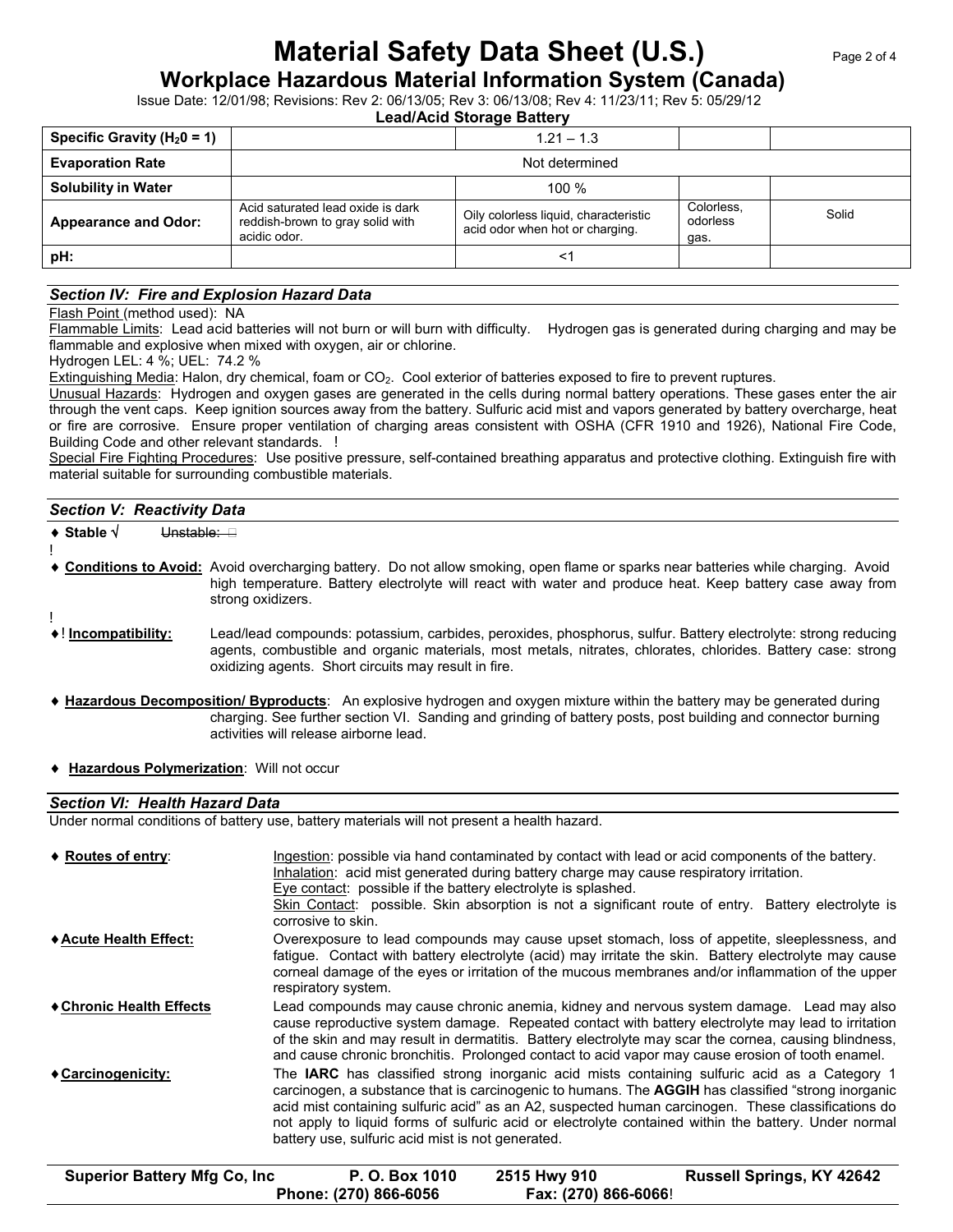## **Material Safety Data Sheet (U.S.)** Page 3 of 4

### **Workplace Hazardous Material Information System (Canada)**

Issue Date: 12/01/98; Revisions: Rev 2: 06/13/05; Rev 3: 06/13/08; Rev 4: 11/23/11; Rev 5: 05/29/12

#### **Lead/Acid Storage Battery**

**NTP and IARC** have classified lead as an animal carcinogen (A3). While the lead is carcinogenic in experimental animals at relatively high doses, lead is unlikely cause cancer in humans except under uncommonly high levels of exposure.

**Signs/Symptoms of Exposure:** Under normal battery use, the components do not present a health hazard. Under abnormal conditions or in case of fire, breakage or overcharge, battery can cause the following symptoms: SKIN: Irritation or skin burn. EYES: Burning. INGESTION: upset stomach, fatigue, irritation or burns in the mouth and the gastrointestinal system. **INHALATION:** Breathing the acid vapor may cause respiratory difficulties. **Emergency and First Aid:** SKIN: Remove from source. Wash thoroughly with soap and water. Treat as acid burn. If battery electrolyte is splashed in shoes, remove immediately and discard. Remove contaminated clothing and obtain medical attention. EYES: Flush thoroughly with cool water for 15 minutes, lifting lids. Get medical attention. Treat as an acid burn. INHALATION: Remove to ventilated area. Get medical attention. INGESTION: Lead/lead compounds: consult physician. Battery Electrolyte: Do not induce vomiting, keep quiet, get medical attention immediately. **Medical Condition Generally** Lead and its compounds can cause chronic liver, kidney and neurological problems. Contact with  **Aggravated by Exposure**: battery electrolyte may cause dermatitis or eczema of the skin. Sulfuric acid mist may irritate the respiratory system.

#### *Section VII: Precautions for Safe Handling and Use*

 Steps to be Taken in Case Material is Released or Spilled: Stop leak at source. Ventilate the area. Remove combustible material and all sources of ignition. Wear protective clothing, acid resistant boots and gloves, face shield and goggles. Segregate the spill and neutralize with baking soda, soda ash, lime or use an appropriate acid absorbent. Collect residue in an approved container. Do not release to streams, lakes, sewer, etc.

 Waste Disposal Method: Return spent batteries to distributor, manufacturer or lead recycler. Neutralize acid spill or use proper absorbent and place waste in proper container. Cracked or leaking batteries being recycled must be stored and shipped in a container that is sturdy, acid resistant, leak proof and kept closed. Dispose of batteries and components according to all local, state and federal regulations. Some states regulate leaking batteries as hazardous waste, classification D002 (corrosive) **and** D008 (lead) even when recycled. Check with state authorities.

#### *Section VIII: Control Measures*

 Respiratory Protection: None required under normal handling conditions. During battery formation or recharge, acid mist may be generated. If irritation occurs use a suitable respirator for protection. Ventilation: Store lead acid batteries in cool, dry and properly ventilated area. Never recharge batteries in a closed, unventilated area. • Protective Gloves: Acid resistant rubber or plastic gloves.

♦ Eye Protection: Wear chemical safety goggles or face-shield during non-routine tasks, including battery maintenance. ♦ Other Protective Clothing or Equipment: Eye wash and safety shower installed near to storage or charging area, safety shoes with rubber or neoprene boots and aprons. Work/Hygienic Practices: Make sure vent caps are tight. Do not smoke or use open flames in charging area. Wash your skin thoroughly after handling battery. Discard contaminated clothing according to state or EPA regulations.

Storage Requirements: Store lead acid batteries in cool, dry and properly ventilated area. Make sure vent caps are in place. Keep the batteries from extreme heat or freezing. Place a minimum of two layers of corrugated cardboard between battery layers for storage. Protect terminals to prevent short circuits. Keep out of reach of children.

#### *Section IX: Battery Recycling*

Battery recycling

It is illegal to discard batteries in the trash. State laws require batteries to be recycled by a permitted recycling facility. Batteries should be returned to the manufacturer or distributor for recycling, or directly to a permitted recycling facility.

Packaging of spent batteries for recycling:

- 1. Recycle batteries should be palletized.
- 2. Heavier batteries are on bottom layer on pallet.
- 3. Arrange layers to avoid pallet overhang.
- 4. Minimum of two (2) sheets of corrugated cardboard between layers or one (1) honeycomb layer sheet.<br>5. Keep battery layers reasonably flat for top loading.
- Keep battery layers reasonably flat for top loading.
- 6. Limit each pallet to three (3) layers of batteries.
- 7. Keep battery terminals aligned to prevent short circuits; no side terminal contact. No exposed terminals.
- 8. Stretch wrap or banding is mandatory. No steel strapping.
- 9. Used batteries must be protected from weather in storage.

| <b>Superior Battery Mfg Co, Inc</b> | P. O. Box 1010        | 2515 Hwy 910         | <b>Russell Springs, KY 42642</b> |
|-------------------------------------|-----------------------|----------------------|----------------------------------|
|                                     | Phone: (270) 866-6056 | Fax: (270) 866-6066! |                                  |